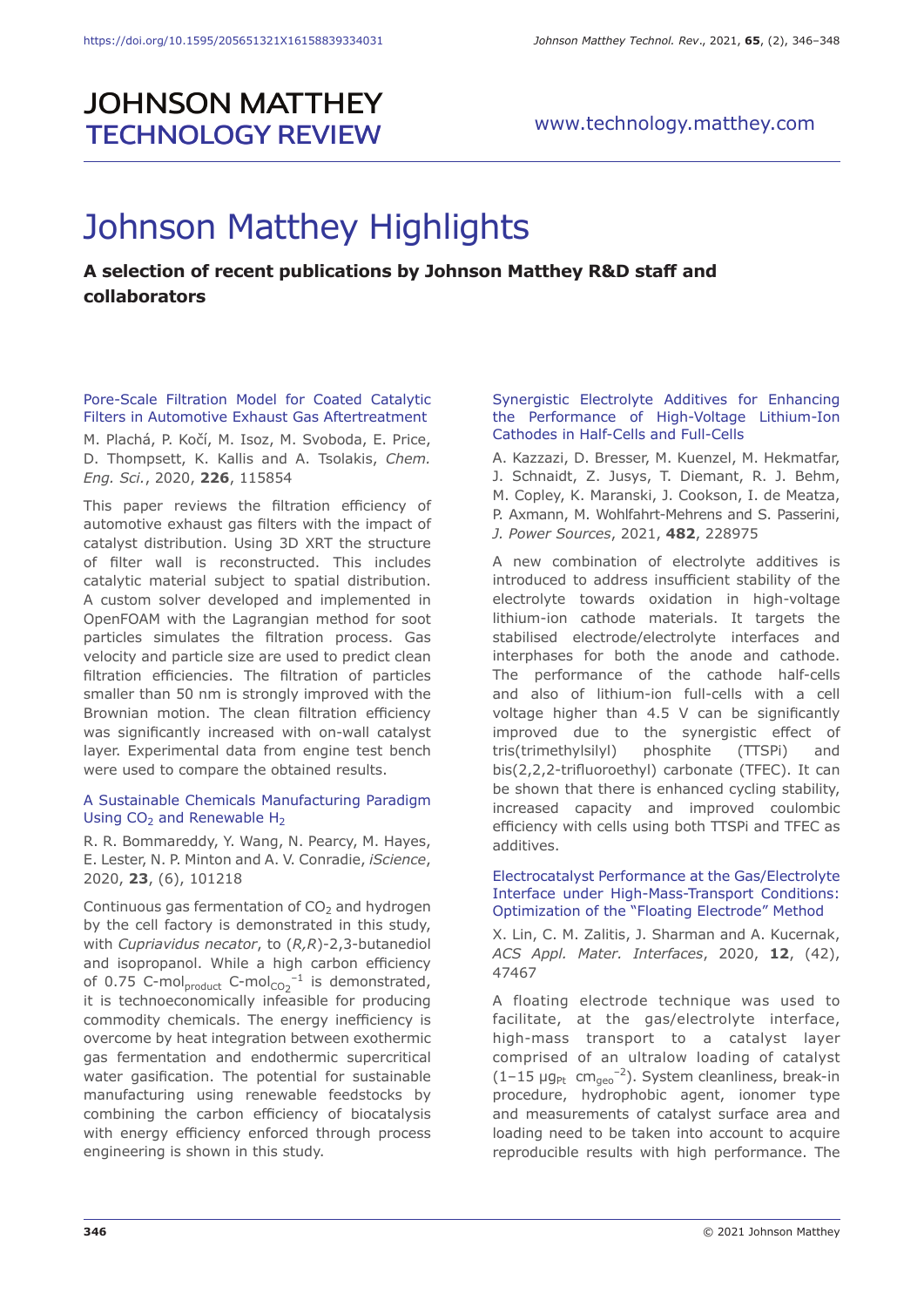gas permeability of the hydrophobic agent was an important factor for improving the HOR and ORR performance. Evidence of more than a local mass transport barrier is provided showing suppression of the HOR and ORR introduced by the Nafion® ionomers.

#### Controlling the Drying-Induced Peeling of Colloidal Films

A. Osman, L. Goehring, H. Stitt and N. Shokri, *Soft Matter*, 2020, **16**, (36), 8345

A series of experiments were carried out using polyethylene oxide (PEO) additives and drops of aqueous mixtures of colloidal silica dispersions. It is shown that film peeling can be discouraged and finally eliminated with an increase in PEO concentration and molecular weight. Time-lapse digital microscope images of the evaporating droplets were used. The drying front length across the evaporating surface is modified as a result of the additives modifying the suspension properties. A greater understanding of the physics of film failure was the result and is pertinent information for a variety of industrial processes including inkjet printing and coating applications.

#### Exhaust Energy Recovery *via* Catalytic Ammonia Decomposition to Hydrogen for Low Carbon Clean Vehicles

S. Sittichompoo, H. Nozari, J. M. Herreros, N. Serhan, J. A. M. da Silva, A. P. E. York, P. Millington and A. Tsolakis, *Fuel*, 2021, **285**, 119111

On-board exhaust assisted catalytic ammonia conversion to hydrogen-nitrogen by direct reaction with part of the exhaust gas (reforming) or by using only exhaust heat (decomposition) was demonstrated. Up to 15% more energy than the reactant ammonia is contained in the resulting hydrogen-nitrogen gas mixture from the exhaust heat driven thermochemical energy recovery processes. It was revealed that complete ammonia conversion occurs at typical GDI engine exhaust gas temperatures (450–550ºC). Up to 30% reduction in  $CO<sub>2</sub>$  and fuels consumption can be achieved by partially replacing gasoline in a GDI engine with the resultant hydrogen-nitrogen products.

#### Understanding the Deactivation Phenomena of Small-Pore Mo/H-SSZ-13 During Methane Dehydroaromatisation

M. Agote-Arán, A. B. Kroner, D. S. Wragg, W. A. Sławiński, M. Briceno, H. U. Islam, I. V. Sazanovich, M. E. Rivas, A. W. J. Smith, P. Collier, I. Lezcano-González and A. M. Beale, *Molecules*, 2020, **25**, (21), 5048

*Operando* XAS, *in situ* synchrotron powder diffraction and electron microscopy were used to study the structure of the small pore Mo/H-SSZ-13 during

catalyst preparation and reaction. When compared to the medium pore Mo/H-ZSM-5, the small pore catalyst demonstrated less effective molybdenum dispersion and ion exchange.  $Al<sub>2</sub>(MoO<sub>4</sub>)<sub>3</sub>$  particles and mesopores formed as a result. During methane dehydroaromatisation, part of the molybdenum species in Mo/H-SSZ-13 underwent a full reduction to Mo<sup>0</sup>, something not observed in Mo/H-ZSM-5. Varying molybdenum speciation and low performance on small pore zeolites was ascribed to ineffective ion exchange into well dispersed Mo-oxo sites and mesopore formation during calcination.

#### Environment-Dependent Catalytic Performance and Phase Stability of  $Co<sub>3</sub>O<sub>4</sub>$  in the Preferential Oxidation of Carbon Monoxide Studied *In Situ*

T. M. Nyathi, N. Fischer, A. P. E. York and M. Claeys, *ACS Catal.*, 2020, **10**, (20), 11892

Unsupported  $Co<sub>3</sub>O<sub>4</sub>$  nanoparticles were studied under different CO-PrOx environments using *in situ* PXRD and magnetometry, and for the first time, the individual and combined effect of hydrogen, water and  $CO<sub>2</sub>$  on the progress of the targeted carbon monoxide oxidation process was shown. The presence of hydrogen alone led to the reduction of  $Co<sub>3</sub>O<sub>4</sub>$  to  $Co<sup>0</sup>$ . Co-feeding water decreased  $Co<sub>3</sub>O<sub>4</sub>$ reducibility and carbon monoxide oxidation activity, while co-feeding  $CO<sub>2</sub>$  had no effect on  $Co<sub>3</sub>O<sub>4</sub>$ reducibility.

#### Structural Stability, Surface and Photocatalytic Properties of CdGeP<sub>2</sub>: A DFT Study

E. Rugut, D. Joubert and G. Jones, *Comput. Mater. Sci.*, 2021, **187**, 110099

The stability, surface and photocatalytic properties of ternary cadmium germanium diphosphide were investigated using the first principle technique. The compound displayed mechanical, vibrational and structural stability, which was established by its elastic constants, phonon dispersion and cohesive energy. Computed results demonstrated that the ternary cadmium germanium diphosphide was able to straddle the water redox potential and therefore had the viability to split water into oxygen and hydrogen. This study, therefore, offers a step toward solving the imminent energy crisis by identifying, characterising and optimising materials that are exceptional for artificial photocatalytic applications.

#### Mechanistic Insight in NO Trapping on Pd/Chabazite Systems for the Low-Temperature NOx Removal from Diesel Exhausts

R. Villamaina, U. Iacobone, I. Nova, E. Tronconi, M. P. Ruggeri, L. Mantarosie, J. Collier and D. Thompsett, *Appl. Catal. B: Environ.*, 2021, **284**, 119724

Pd-CHA systems were investigated as passive NOx